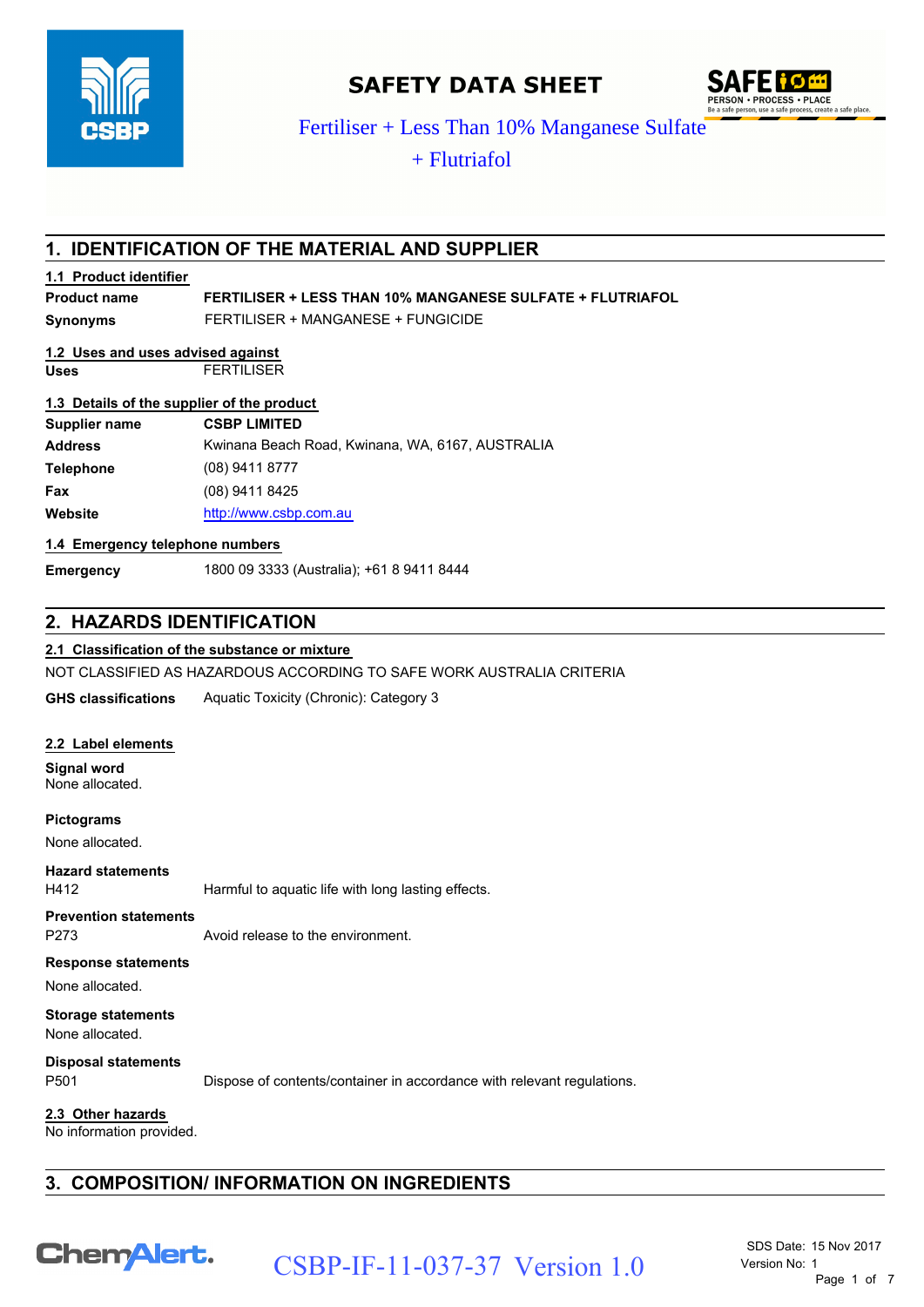#### **3.1 Substances / Mixtures**

| Ingredient                     | <b>CAS Number</b> | <b>EC Number</b> | <b>Content</b> |
|--------------------------------|-------------------|------------------|----------------|
| CALCIUM PHOSPHATE, MONOBASIC   | 7758-23-8         | 231-837-1        | < 100%         |
| MONOAMMONIUM PHOSPHATE         | 7722-76-1         | 231-764-5        | < 100%         |
| AMMONIUM SULPHATE              | 7783-20-2         | 231-984-1        | $< 90\%$       |
| POTASSIUM CHLORIDE             | 7447-40-7         | 231-211-8        | $30%$          |
| POTASSIUM SULPHATE             | 7778-80-5         | 231-915-5        | $30%$          |
| MANGANESE SULPHATE MONOHYDRATE | 10034-96-5        | 600-072-9        | < 10%          |
| COPPER (II) OXIDE              | 1317-38-0         | 215-269-1        | $< 2\%$        |
| <b>ZINC OXIDE</b>              | 1314-13-2         | 215-222-5        | $< 2\%$        |
| <b>FLUTRIAFOL</b>              | 76674-21-0        | 616-367-0        | $< 0.5\%$      |
| MOLYBDENUM TRIOXIDE            | 1313-27-5         | 215-204-7        | $< 0.1\%$      |
| AMMONIUM PHOSPHATE             | 7783-28-0         | 231-987-8        | < 100%         |
| CALCIUM SULPHATE DIHYDRATE     | 10101-41-4        | 600-148-1        | $~50\%$        |

## **4. FIRST AID MEASURES**

#### **4.1 Description of first aid measures**

| Eye                         | If in eyes, hold eyelids apart and flush continuously with running water. Continue flushing until advised to<br>stop by a Poisons Information Centre, a doctor, or for at least 15 minutes.                 |
|-----------------------------|-------------------------------------------------------------------------------------------------------------------------------------------------------------------------------------------------------------|
| <b>Inhalation</b>           | If inhaled, remove from contaminated area. Apply artificial respiration if not breathing.                                                                                                                   |
| <b>Skin</b>                 | If skin or hair contact occurs, remove contaminated clothing and flush skin and hair with running water.<br>Continue flushing with water until advised to stop by a Poisons Information Centre or a doctor. |
| Ingestion                   | For advice, contact a Poisons Information Centre on 13 11 26 (Australia Wide) or a doctor (at once).                                                                                                        |
| <b>First aid facilities</b> | None allocated.                                                                                                                                                                                             |

#### **4.2 Most important symptoms and effects, both acute and delayed**

See Section 11 for more detailed information on health effects and symptoms.

#### **4.3 Immediate medical attention and special treatment needed**

Treat symptomatically.

## **5. FIRE FIGHTING MEASURES**

#### **5.1 Extinguishing media**

Use an extinguishing agent suitable for the surrounding fire.

#### **5.2 Special hazards arising from the substance or mixture**

Non flammable. May evolve toxic gases (phosphorus/ sulphur oxides) when heated to decomposition. May evolve ammonia and nitrogen oxides when heated to decomposition.

#### **5.3 Advice for firefighters**

No fire or explosion hazard exists. Toxic gases may be evolved in a fire situation.

## **5.4 Hazchem code**

None allocated.

## **6. ACCIDENTAL RELEASE MEASURES**

## **6.1 Personal precautions, protective equipment and emergency procedures**

Wear Personal Protective Equipment (PPE) as detailed in section 8 of the SDS. Ventilate area where possible.

## **6.2 Environmental precautions**

Prevent product from entering drains and waterways.

## **6.3 Methods of cleaning up**

Contain spillage, then collect and place in suitable containers for disposal. Avoid generating dust.



 $CSBP-IF-11-037-37$  Version 1.0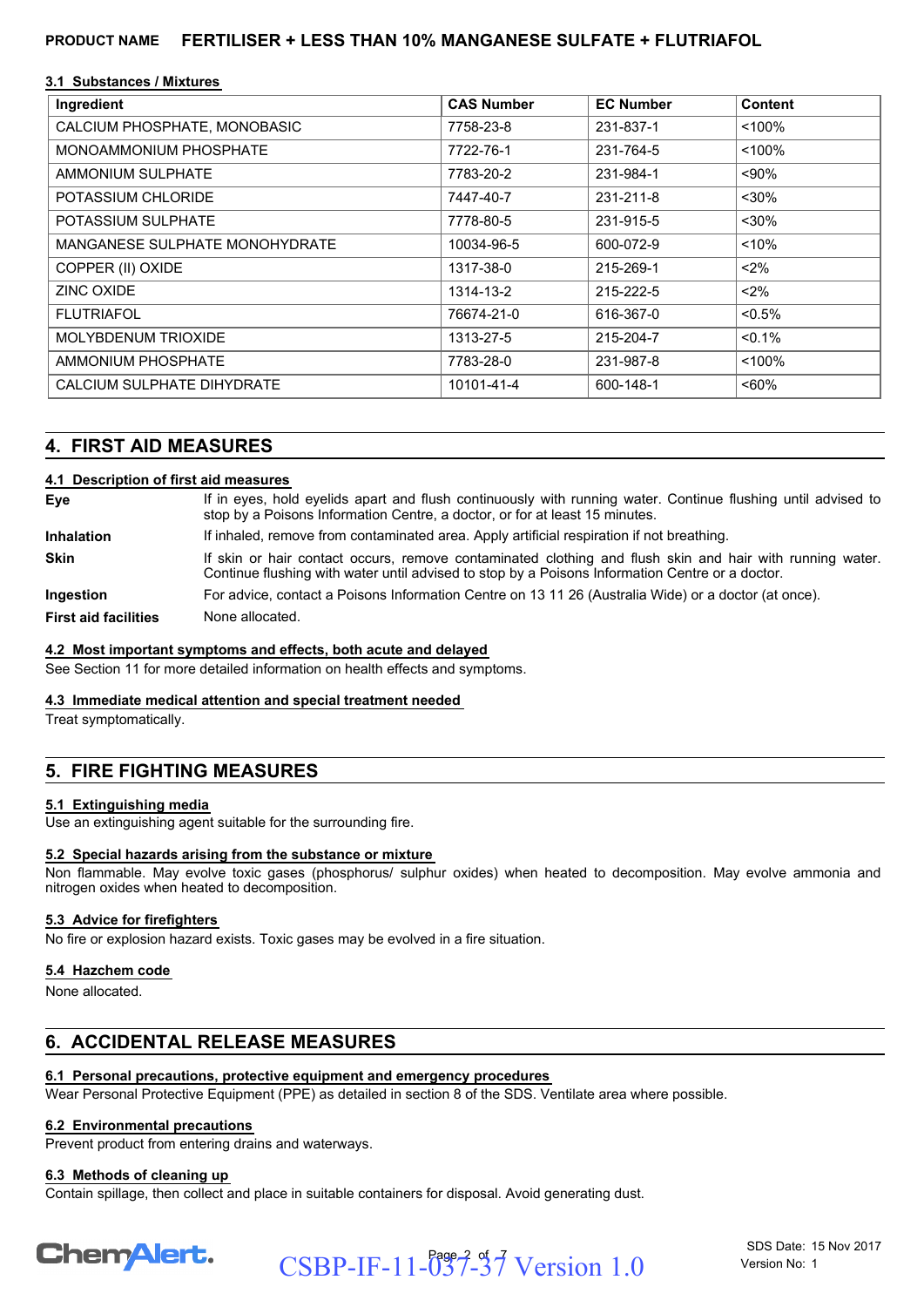#### **6.4 Reference to other sections**

See Sections 8 and 13 for exposure controls and disposal.

## **7. HANDLING AND STORAGE**

#### **7.1 Precautions for safe handling**

Before use carefully read the product label. Use of safe work practices are recommended to avoid eye or skin contact and inhalation. Observe good personal hygiene, including washing hands before eating. Prohibit eating, drinking and smoking in contaminated areas.

#### **7.2 Conditions for safe storage, including any incompatibilities**

Store in a cool, dry, well ventilated area, removed from moisture, incompatible substances and foodstuffs. Ensure packages are adequately labelled, protected from physical damage and sealed when not in use. Do not allow to come in contact with water, either from rain, condensation or the surface on which stored. Bagged fertilisers should be stored under cover and out of direct sunlight (which degrades woven polypropylene packs). If stored in the open, do so for short periods only, and cover with a tarpaulin. If stacking is necessary, bulk bags should be stored in a stable manner, preferably in a pyramidal style. Bulk bags should not be stacked more than two high for bags containing 1 000 kg or more, or more than four high for bags containing up to 500 kg. The Pallet Capacity Rating (design weight) should not be exceeded on the bottom tier for other packs. High stacking should be avoided as pressure promotes caking. Store away from farm chemicals, e.g. insecticides, fungicides and herbicides.

#### **7.3 Specific end uses**

No information provided.

## **8. EXPOSURE CONTROLS / PERSONAL PROTECTION**

#### **8.1 Control parameters**

#### **Exposure standards**

| Ingredient                          | Reference | <b>TWA</b> |                   | <b>STEL</b> |                   |
|-------------------------------------|-----------|------------|-------------------|-------------|-------------------|
|                                     |           | ppm        | mg/m <sup>3</sup> | ppm         | mg/m <sup>3</sup> |
| Copper (fume)                       | SWA (AUS) |            | 0.2               |             |                   |
| Copper, dusts & mists (as Cu)       | SWA (AUS) | $- -$      |                   | $- -$       | --                |
| Manganese, dust & compounds (as Mn) | SWA (AUS) |            |                   |             |                   |
| Manganese, fume (as Mn)             | SWA (AUS) |            |                   |             |                   |
| Zinc oxide (dust)                   | SWA (AUS) |            | 10                |             |                   |
| Zinc oxide (fume)                   | SWA (AUS) | --         | 5                 |             | 10                |

#### **Biological limits**

No biological limit values have been entered for this product.

#### **8.2 Exposure controls**

Avoid inhalation. Use in well ventilated areas. Use appropriate safe working procedures to reduce the potential for an inhalation hazard. Maintain dust levels below the recommended exposure standard. **Engineering controls**

#### **PPE**

| Eye / Face         | Wear safety glasses.                                                                                                            |
|--------------------|---------------------------------------------------------------------------------------------------------------------------------|
| <b>Hands</b>       | Wear PVC or neoprene gloves.                                                                                                    |
| <b>Body</b>        | When using large quantities or where heavy contamination is likely, wear coveralls.                                             |
| <b>Respiratory</b> | Wear a dust mask where exposure to dust is light. Where an inhalation risk exists, wear a Class P1<br>(Particulate) respirator. |



## **9. PHYSICAL AND CHEMICAL PROPERTIES**

#### **9.1 Information on basic physical and chemical properties**

**Appearance** GREY BROWN GRANULES **Odour** ODOURLESS **Flammability** NON FLAMMABLE

**ChemAlert.** 

 $CSBP-IF-11-037-37$  Version 1.0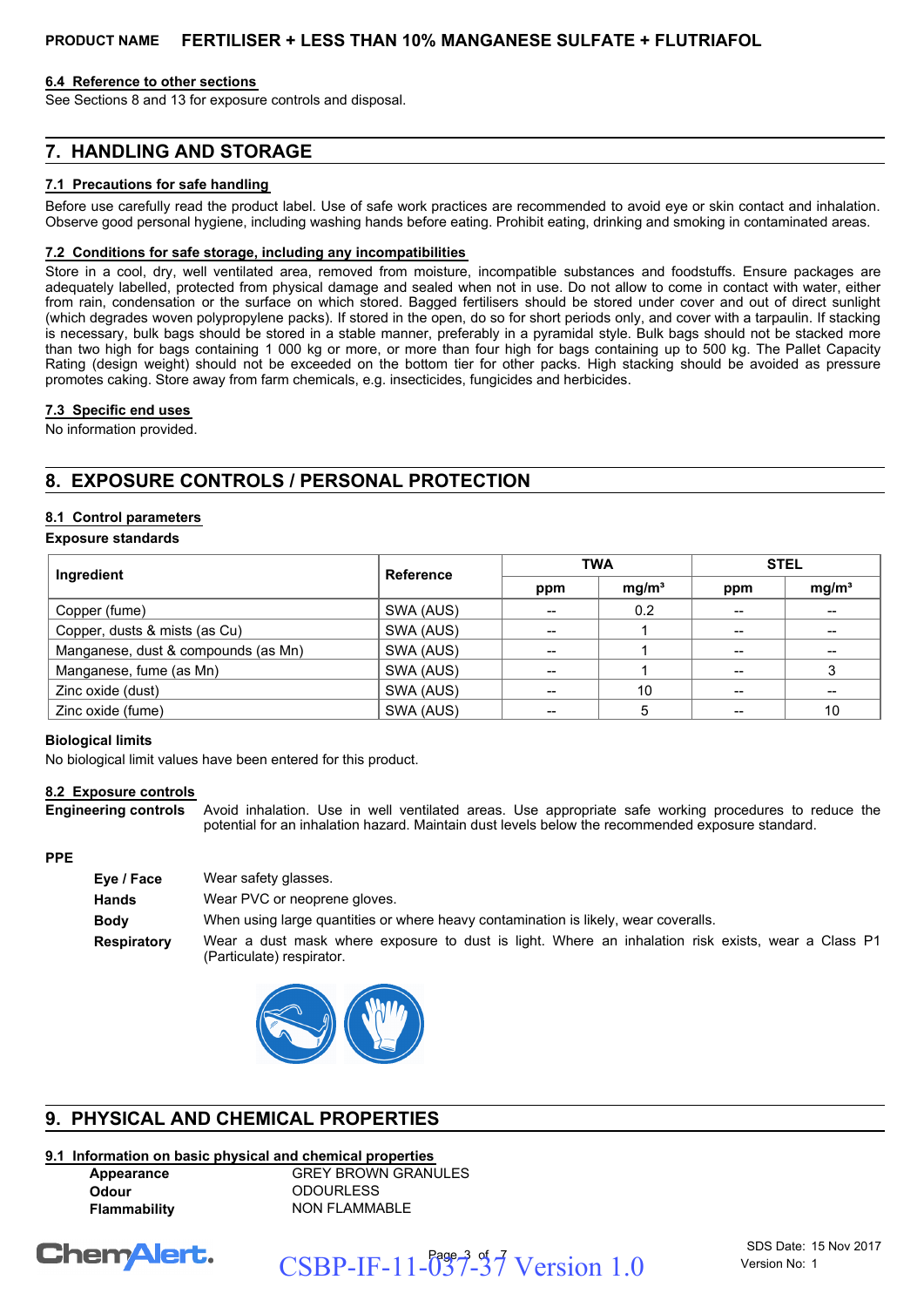#### **9.1 Information on basic physical and chemical properties**

| <b>Flash point</b>               | <b>NOT RELEVANT</b>  |
|----------------------------------|----------------------|
| <b>Boiling point</b>             | NOT RFI FVANT        |
| <b>Melting point</b>             | <b>NOT AVAILABLE</b> |
| <b>Evaporation rate</b>          | <b>NOT RELEVANT</b>  |
| рH                               | 3 to 6.5 (Solution)  |
| <b>Vapour density</b>            | NOT AVAII ARI F      |
| <b>Specific gravity</b>          | <b>NOT AVAILABLE</b> |
| Solubility (water)               | SOLUBLE              |
| Vapour pressure                  | NOT RFI FVANT        |
| <b>Upper explosion limit</b>     | <b>NOT RELEVANT</b>  |
| Lower explosion limit            | NOT RFI FVANT        |
| <b>Partition coefficient</b>     | NOT AVAII ABI F      |
| <b>Autoignition temperature</b>  | NOT AVAII ARI F      |
| <b>Decomposition temperature</b> | NOT AVAII ARI F      |
| Viscosity                        | NOT AVAII ARI F      |
| <b>Explosive properties</b>      | <b>NOT AVAILABLE</b> |
| <b>Oxidising properties</b>      | NOT AVAII ARI F      |
| Odour threshold                  | NOT AVAILABLE        |

## **10. STABILITY AND REACTIVITY**

#### **10.1 Reactivity**

Carefully review all information provided in sections 10.2 to 10.6.

#### **10.2 Chemical stability**

Stable under recommended conditions of storage.

#### **10.3 Possibility of hazardous reactions**

Polymerization is not expected to occur.

#### **10.4 Conditions to avoid**

Avoid heat, sparks, open flames and other ignition sources.

#### **10.5 Incompatible materials**

No information provided.

#### **10.6 Hazardous decomposition products**

May evolve toxic gases (phosphorus/ sulphur oxides) when heated to decomposition.

## **11. TOXICOLOGICAL INFORMATION**

#### **11.1 Information on toxicological effects**

**Acute toxicity** This product is expected to be of low toxicity. Based on available data, the classification criteria are not met.

#### **Information available for the ingredients:**

| Ingredient                   | <b>Oral Toxicity (LD50)</b> | <b>Dermal Toxicity (LD50)</b>         | <b>Inhalation Toxicity</b><br>(LC50)              |
|------------------------------|-----------------------------|---------------------------------------|---------------------------------------------------|
| CALCIUM PHOSPHATE, MONOBASIC | 15250 mg/kg (mouse)         | --                                    | --                                                |
| AMMONIUM SULPHATE            | 2840 mg/kg (rat)            | $\hspace{0.05cm}$ – $\hspace{0.05cm}$ | --                                                |
| POTASSIUM CHLORIDE           | 2600 mg/kg (rat)            | $>$ 2000 mg/kg (rabbit)               | $\hspace{0.05cm}-\hspace{0.05cm}-\hspace{0.05cm}$ |
| POTASSIUM SULPHATE           | 6600 mg/kg (rat)            | --                                    | --                                                |
| COPPER (II) OXIDE            | > 2500 mg/kg (rat)          | > 2000 mg/kg (rat)                    | $- -$                                             |
| ZINC OXIDE                   | 7950 mg/kg (mouse)          |                                       | $2500 \text{ mg/m}^3$ (mouse)                     |
| <b>FLUTRIAFOL</b>            | 1140-1480 mg/kg (rat)       | > 2000 mg/kg (rat)                    | 1.79 $g/L/4$ hr (rat)                             |
| <b>MOLYBDENUM TRIOXIDE</b>   | 2689 mg/kg (rat)            | > 2000 mg/kg (rat)                    | $> 5.84$ mg/L (rat)                               |
| CALCIUM SULPHATE DIHYDRATE   | 3000 mg/kg (rat)            | --                                    | $- -$                                             |

**Skin** Not classified as a skin irritant. Prolonged or repeated contact may result in mild irritation. **Eye** Not classified as an eye irritant. Contact may result in mild irritation, lacrimation and redness.

**ChemAlert.** 

 $CSBP-IF-11-037-37$  Version 1.0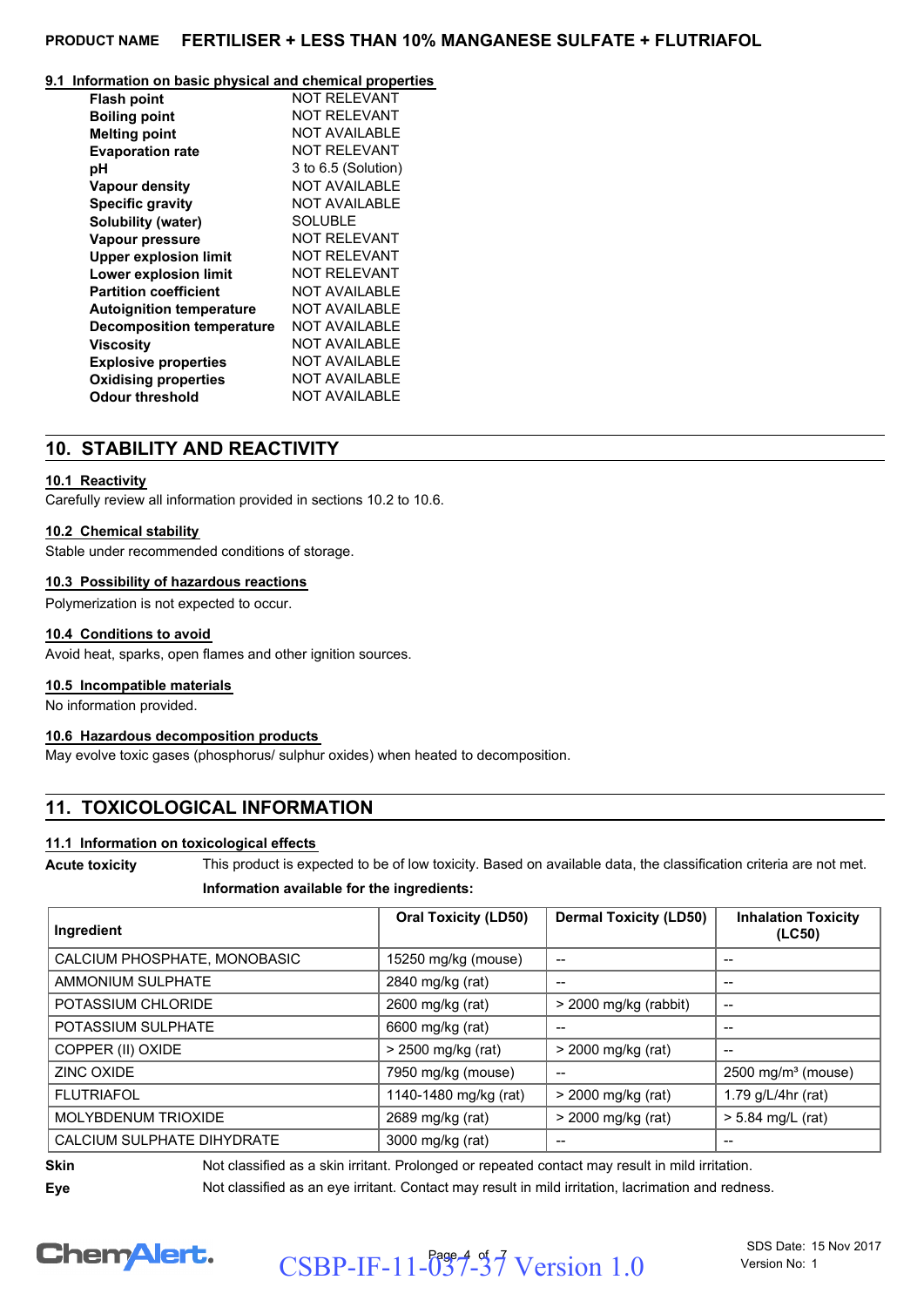| <b>Sensitisation</b>               | Not classified as causing skin or respiratory sensitisation.                                                                                                                                                                                                                                   |
|------------------------------------|------------------------------------------------------------------------------------------------------------------------------------------------------------------------------------------------------------------------------------------------------------------------------------------------|
| <b>Mutagenicity</b>                | Not classified as a mutagen.                                                                                                                                                                                                                                                                   |
| Carcinogenicity                    | Not classified as a carcinogen.                                                                                                                                                                                                                                                                |
| <b>Reproductive</b>                | Not classified as a reproductive toxin.                                                                                                                                                                                                                                                        |
| STOT - single<br>exposure          | Not classified as causing organ damage from single exposure. However, over exposure may result in<br>irritation of the nose and throat, with coughing.                                                                                                                                         |
| <b>STOT</b> - repeated<br>exposure | Repeated exposure to manganese dust may result in manganese poisoning (manganism), a disabling, and<br>usually progressive disorder of the central nervous system with symptoms resembling Parkinsonism.<br>However, due to the small concentration present, adverse effects are not expected. |
| <b>Aspiration</b>                  | Not classified as causing aspiration.                                                                                                                                                                                                                                                          |

## **12. ECOLOGICAL INFORMATION**

#### **12.1 Toxicity**

Harmful to aquatic life with long lasting effects.

#### **12.2 Persistence and degradability**

No information provided.

#### **12.3 Bioaccumulative potential**

No information provided.

#### **12.4 Mobility in soil**

No information provided.

## **12.5 Other adverse effects**

No information provided.

## **13. DISPOSAL CONSIDERATIONS**

#### **13.1 Waste treatment methods**

Collect without generating dust. Place in clean, sealed containers and dispose of to an approved landfill site. Contact the manufacturer/supplier for additional information (if required). **Waste disposal**

Legislation **Dispose of in accordance with relevant local legislation.** 

## **14. TRANSPORT INFORMATION**

#### **NOT CLASSIFIED AS A DANGEROUS GOOD BY THE CRITERIA OF THE ADG CODE, IMDG OR IATA**

|                                     | <b>LAND TRANSPORT (ADG)</b> | <b>SEA TRANSPORT (IMDG / IMO)</b> | AIR TRANSPORT (IATA / ICAO) |
|-------------------------------------|-----------------------------|-----------------------------------|-----------------------------|
| 14.1 UN Number                      | None allocated.             | None allocated.                   | None allocated.             |
| 14.2 Proper<br><b>Shipping Name</b> | None allocated.             | None allocated.                   | None allocated.             |
| 14.3 Transport<br>hazard class      | None allocated.             | None allocated.                   | None allocated.             |
| 14.4 Packing Group                  | None allocated.             | None allocated.                   | None allocated.             |

#### **14.5 Environmental hazards**

No information provided.

#### **14.6 Special precautions for user**

**Hazchem code** None allocated.

## **15. REGULATORY INFORMATION**

#### **15.1 Safety, health and environmental regulations/legislation specific for the substance or mixture**

A poison schedule number has not been allocated to this product using the criteria in the Standard for the Uniform Scheduling of Medicines and Poisons (SUSMP).



**Poison schedule**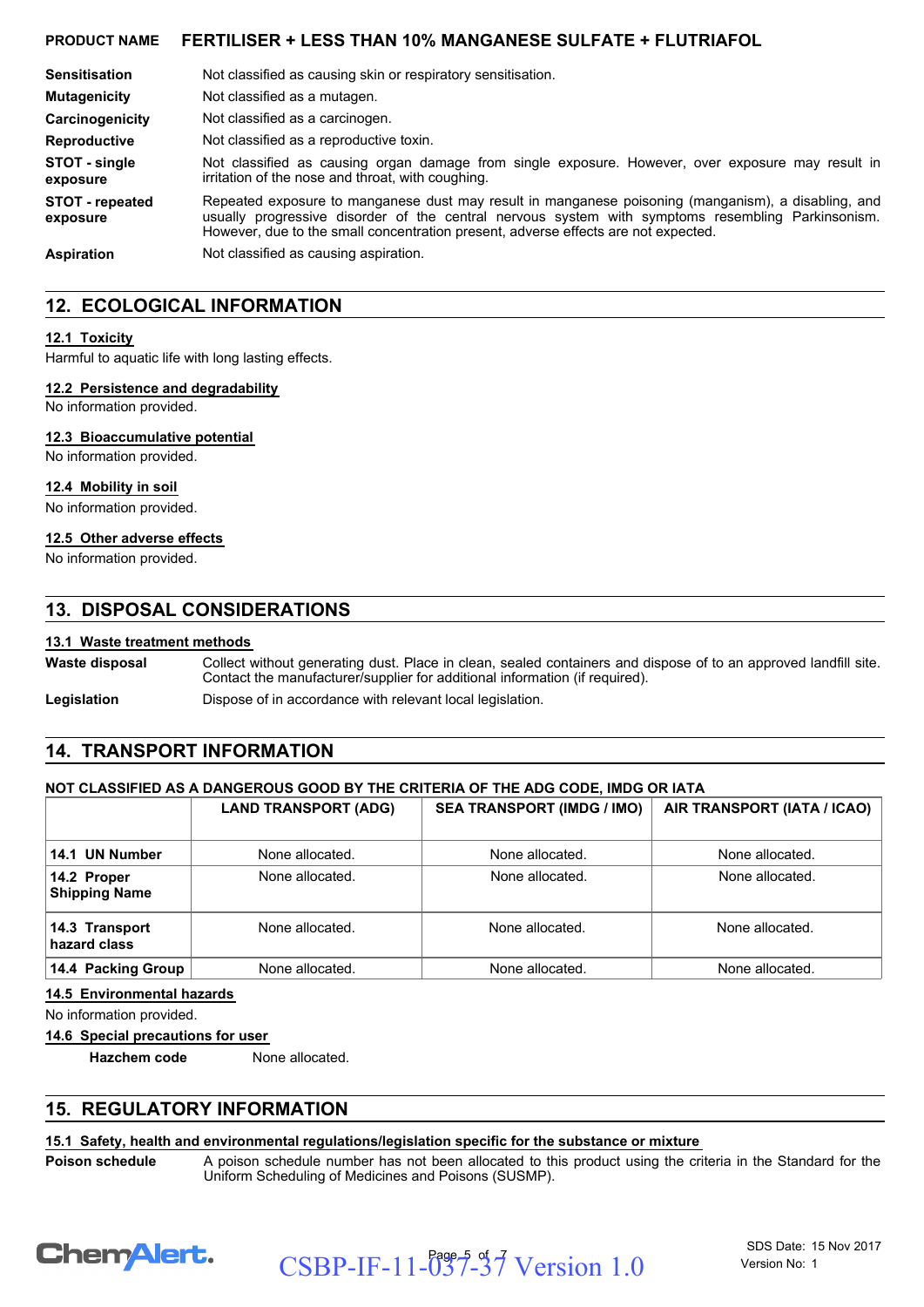| <b>Classifications</b>    | Labelling of Chemicals.                                                                                                                      | Safework Australia criteria is based on the Globally Harmonised System (GHS) of Classification and              |  |
|---------------------------|----------------------------------------------------------------------------------------------------------------------------------------------|-----------------------------------------------------------------------------------------------------------------|--|
|                           | The classifications and phrases listed below are based on the Approved Criteria for Classifying Hazardous<br>Substances [NOHSC: 1008(2004)]. |                                                                                                                 |  |
| <b>Hazard codes</b>       | N                                                                                                                                            | Dangerous for the environment                                                                                   |  |
| <b>Risk phrases</b>       | R52/53                                                                                                                                       | Harmful to aquatic organisms, may cause long-term adverse effects in the aquatic<br>environment.                |  |
| <b>Safety phrases</b>     | S <sub>25</sub><br>S61                                                                                                                       | Avoid contact with eyes.<br>Avoid release to the environment. Refer to special instructions/safety data sheets. |  |
| <b>Inventory listings</b> | <b>AUSTRALIA: AICS (Australian Inventory of Chemical Substances)</b><br>All components are listed on AICS, or are exempt.                    |                                                                                                                 |  |

## **16. OTHER INFORMATION**

| <b>Additional information</b> | PERSONAL PROTECTIVE EQUIPMENT GUIDELINES:<br>The recommendation for protective equipment contained within this report is provided as a guide<br>only. Factors such as form of product, method of application, working environment, quantity used,<br>product concentration and the availability of engineering controls should be considered before final<br>selection of personal protective equipment is made. |                                                                                                                                                                                                                                                                                                                                                                                                                                                                                                                       |  |  |
|-------------------------------|------------------------------------------------------------------------------------------------------------------------------------------------------------------------------------------------------------------------------------------------------------------------------------------------------------------------------------------------------------------------------------------------------------------|-----------------------------------------------------------------------------------------------------------------------------------------------------------------------------------------------------------------------------------------------------------------------------------------------------------------------------------------------------------------------------------------------------------------------------------------------------------------------------------------------------------------------|--|--|
|                               |                                                                                                                                                                                                                                                                                                                                                                                                                  | <b>HEALTH EFFECTS FROM EXPOSURE:</b><br>It should be noted that the effects from exposure to this product will depend on several factors<br>including: form of product; frequency and duration of use; quantity used; effectiveness of control<br>measures; protective equipment used and method of application. Given that it is impractical to<br>prepare a report which would encompass all possible scenarios, it is anticipated that users will<br>assess the risks and apply control methods where appropriate. |  |  |
| <b>Abbreviations</b>          | <b>ACGIH</b><br>CAS#<br><b>CNS</b><br>EC No.<br><b>EMS</b>                                                                                                                                                                                                                                                                                                                                                       | American Conference of Governmental Industrial Hygienists<br>Chemical Abstract Service number - used to uniquely identify chemical compounds<br><b>Central Nervous System</b><br>EC No - European Community Number<br>Emergency Schedules (Emergency Procedures for Ships Carrying Dangerous                                                                                                                                                                                                                          |  |  |
|                               | <b>GHS</b><br><b>GTEPG</b><br><b>IARC</b><br><b>LC50</b><br>LD50<br>mg/m <sup>3</sup><br><b>OEL</b>                                                                                                                                                                                                                                                                                                              | Goods)<br>Globally Harmonized System<br>Group Text Emergency Procedure Guide<br>International Agency for Research on Cancer<br>Lethal Concentration, 50% / Median Lethal Concentration<br>Lethal Dose, 50% / Median Lethal Dose<br>Milligrams per Cubic Metre<br>Occupational Exposure Limit                                                                                                                                                                                                                          |  |  |
|                               | рH<br>ppm<br><b>STEL</b><br>STOT-RE<br>STOT-SE<br><b>SUSMP</b><br><b>SWA</b><br><b>TLV</b><br><b>TWA</b>                                                                                                                                                                                                                                                                                                         | relates to hydrogen ion concentration using a scale of 0 (high acidic) to 14 (highly<br>alkaline).<br>Parts Per Million<br>Short-Term Exposure Limit<br>Specific target organ toxicity (repeated exposure)<br>Specific target organ toxicity (single exposure)<br>Standard for the Uniform Scheduling of Medicines and Poisons<br>Safe Work Australia<br><b>Threshold Limit Value</b><br>Time Weighted Average                                                                                                        |  |  |